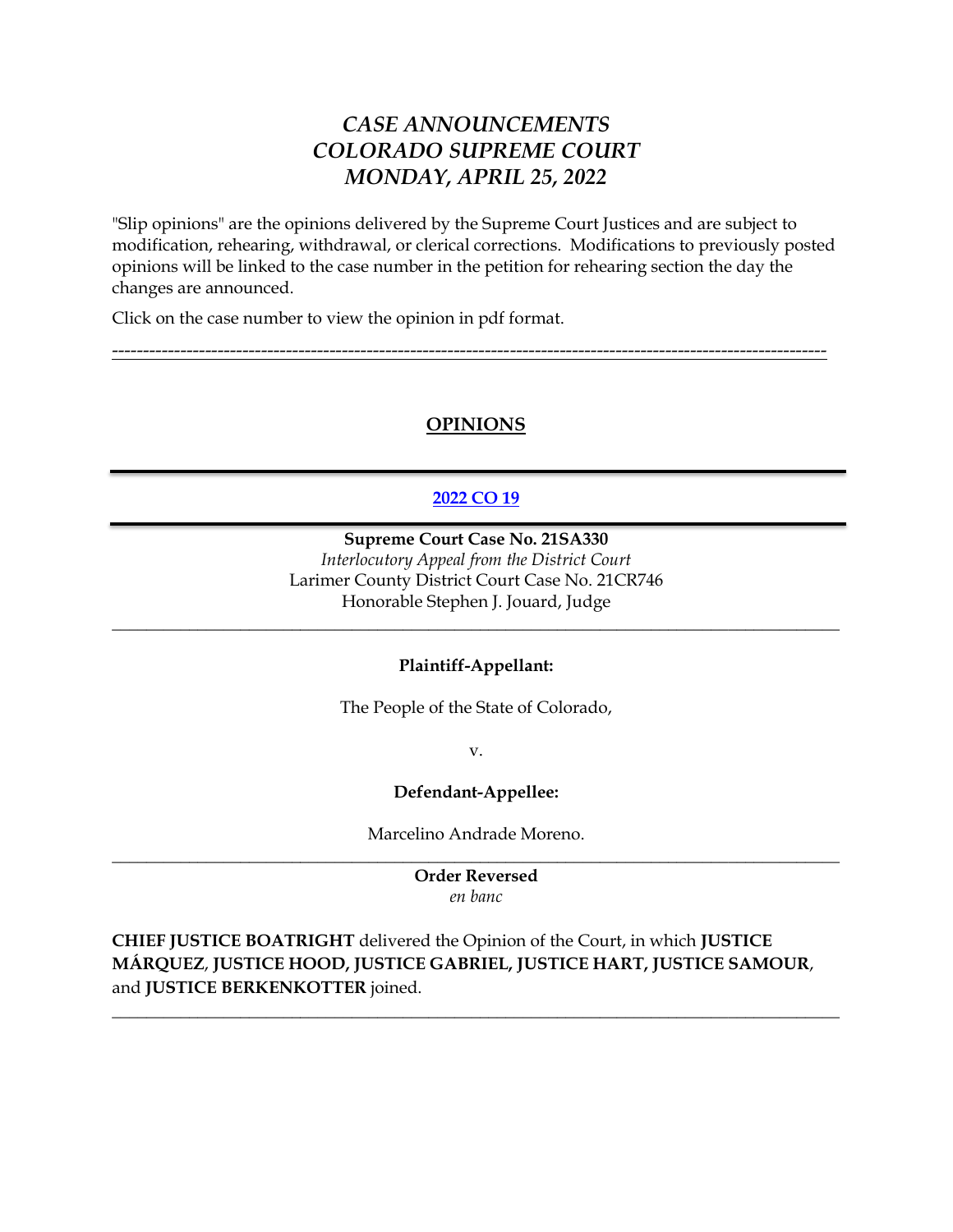## *COLORADO SUPREME COURT CASE ANNOUNCEMENTS*

-------------------------------------------------------------------------------------------------------------------

**GRANTED PETITION FOR WRIT OF CERTIORARI**

**No. 22SC86, Court of Appeals Case No. 20CA1724 Petitioners:** R.W. and H.W., v. **Respondent:** The People of the State of Colorado, In the Interest of E.W., a child.

Petitions for Writ of Certiorari GRANTED. EN BANC.

[REFRAMED] Whether the district court lacked jurisdiction to enter the termination order under the Uniform Child Custody Jurisdiction and Enforcement Act ("UCCJEA").

[ADDITIONAL ISSUE] Whether the Retention of Jurisdiction provision of the Interstate Compact on the Placement of Children ("ICPC"), § 24-60-1802, art. V(a), furnishes a jurisdictional basis for the district court's termination order.

DENIED AS TO ALL OTHER ISSUES.

--------------------------------------------------------------------------------------------------------------------

## **DENIED PETITIONS FOR WRIT OF CERTIORARI**

**No. 21SC305, Court of Appeals Case No. 18CA2148 Petitioner:** Elias Paul Trujillo, v. **Respondent:** The People of the State of Colorado.

Petition for Writ of Certiorari DENIED. EN BANC.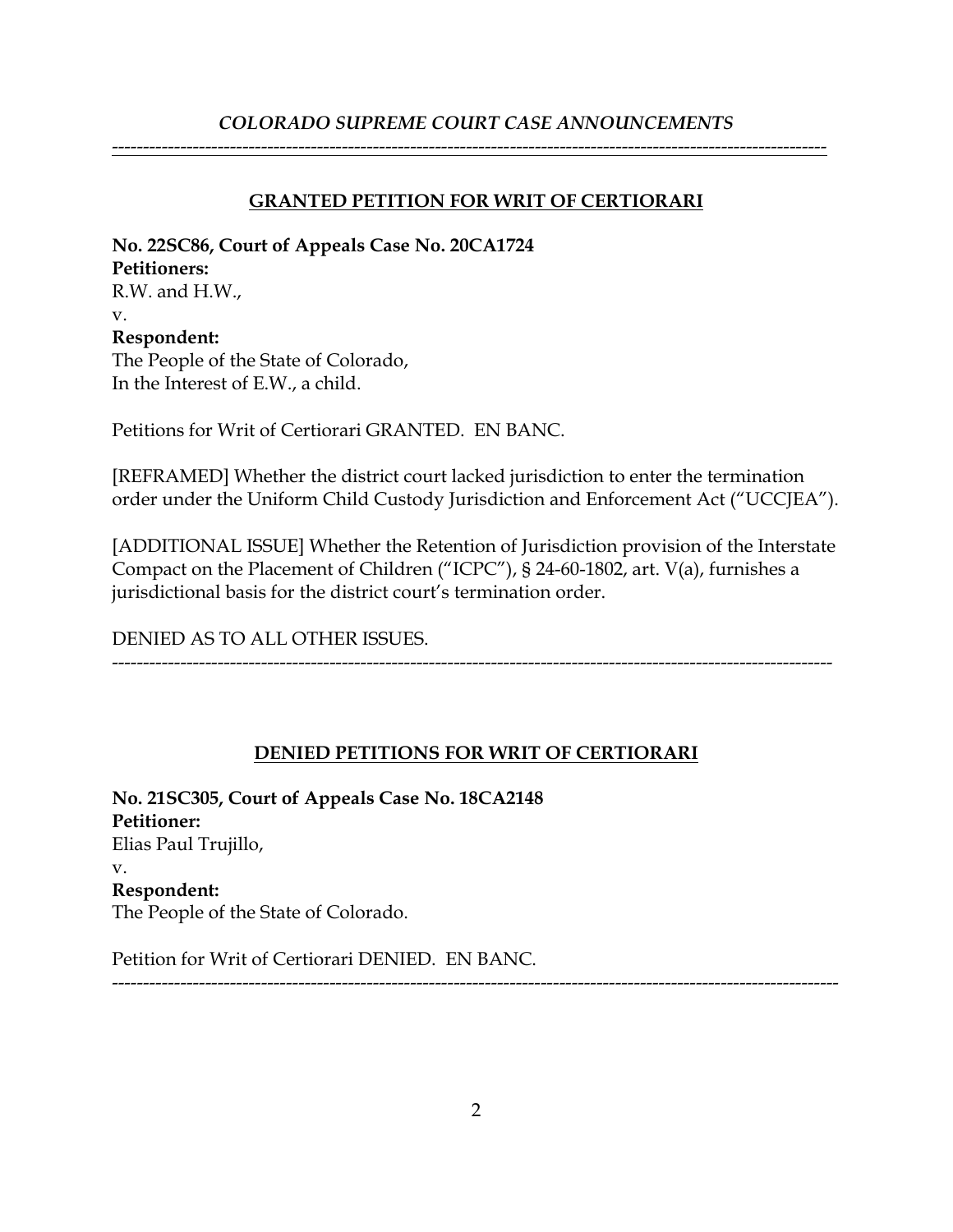-------------------------------------------------------------------------------------------------------------------

# **No. 21SC507, Court of Appeals Case No. 17CA1509**

**Petitioner:** Brandon James Karr, **v. Respondent:**

The People of the State of Colorado.

Petition for Writ of Certiorari DENIED. EN BANC.

---------------------------------------------------------------------------------------------------------------------

**No. 21SC605**, **Court of Appeals Case No. 19CA173 Petitioner:** Jason Andrew Thomas, v. **Respondent:**

The People of the State of Colorado.

Petition for Writ of Certiorari DENIED. EN BANC.

---------------------------------------------------------------------------------------------------------------------

---------------------------------------------------------------------------------------------------------------------

**No. 21SC647, Court of Appeals Case No. 18CA1604 Petitioner:** Earnest Mazyck, v. **Respondent:** The People of the State of Colorado.

Petition for Writ of Certiorari DENIED. EN BANC.

**No. 21SC726, Court of Appeals Case No. 18CA1033 Petitioner:** Billy Leroy Albrandt, v. **Respondent:** The People of the State of Colorado.

Petition for Writ of Certiorari DENIED. EN BANC.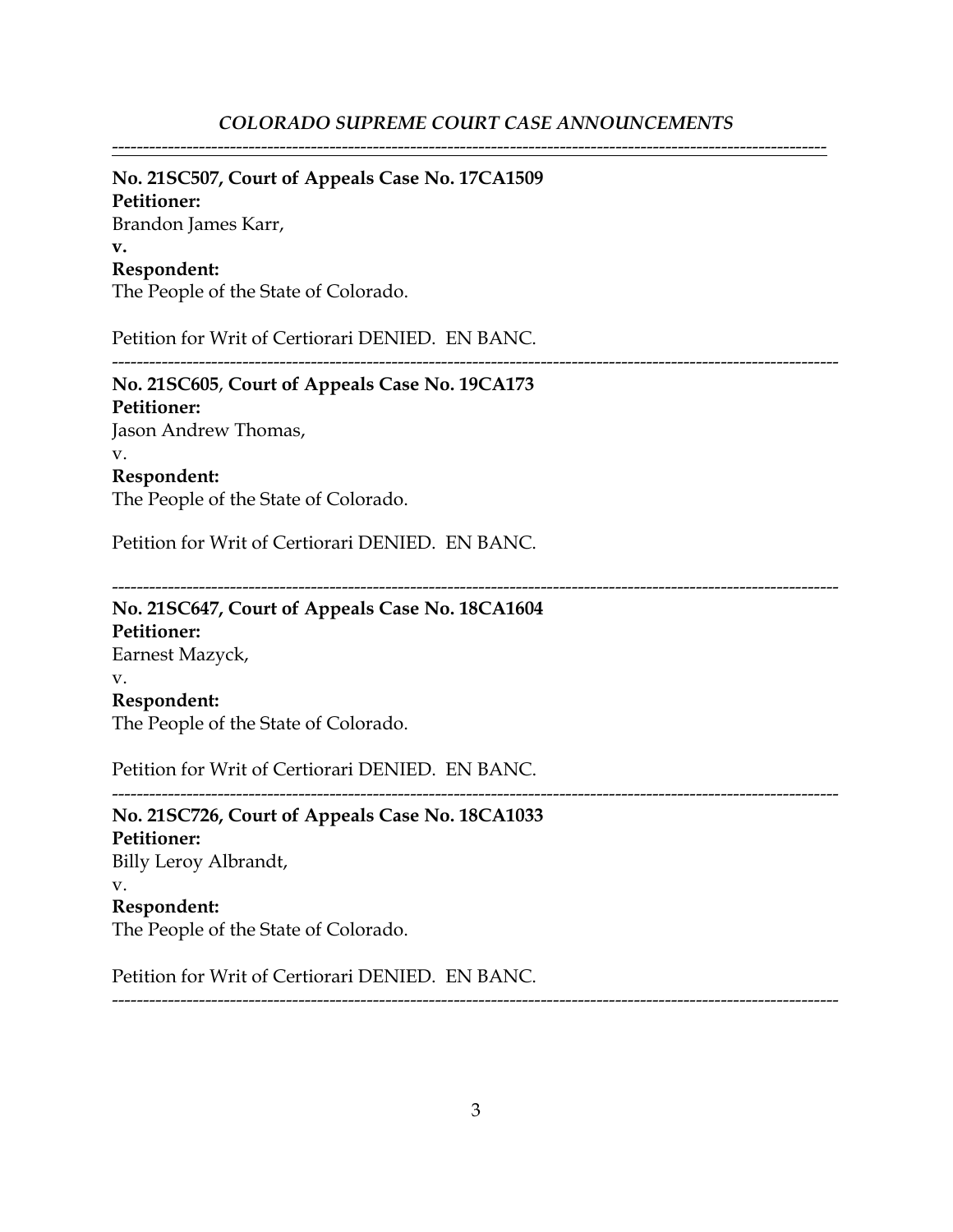## **No. 21SC768, Court of Appeals Case No. 20CA100**

## **Petitioner:**

Action Appliance, Inc., **v.**

## **Respondents:**

Colorado Department of Labor and Employment, Division of Labor Standards and Statistics and Kevin Massaro.

Petition for Writ of Certiorari DENIED. EN BANC.

---------------------------------------------------------------------------------------------------------------------

## **No. 21SC806, Court of Appeals Case No. 18CA2173 Petitioner:** Amber I. Diecidue, v. **Respondent:** The People of the State of Colorado.

Petition for Writ of Certiorari DENIED. EN BANC.

--------------------------------------------------------------------------------------------------------------------- **No. 22SC182**, **Court of Appeals Case No. 21CA1110 Petitioner:** J. L., **v. Respondent:** The People of the State of Colorado, **In the Interest of Minor Child:** J. L.

Petition for Writ of Certiorari DENIED. EN BANC.